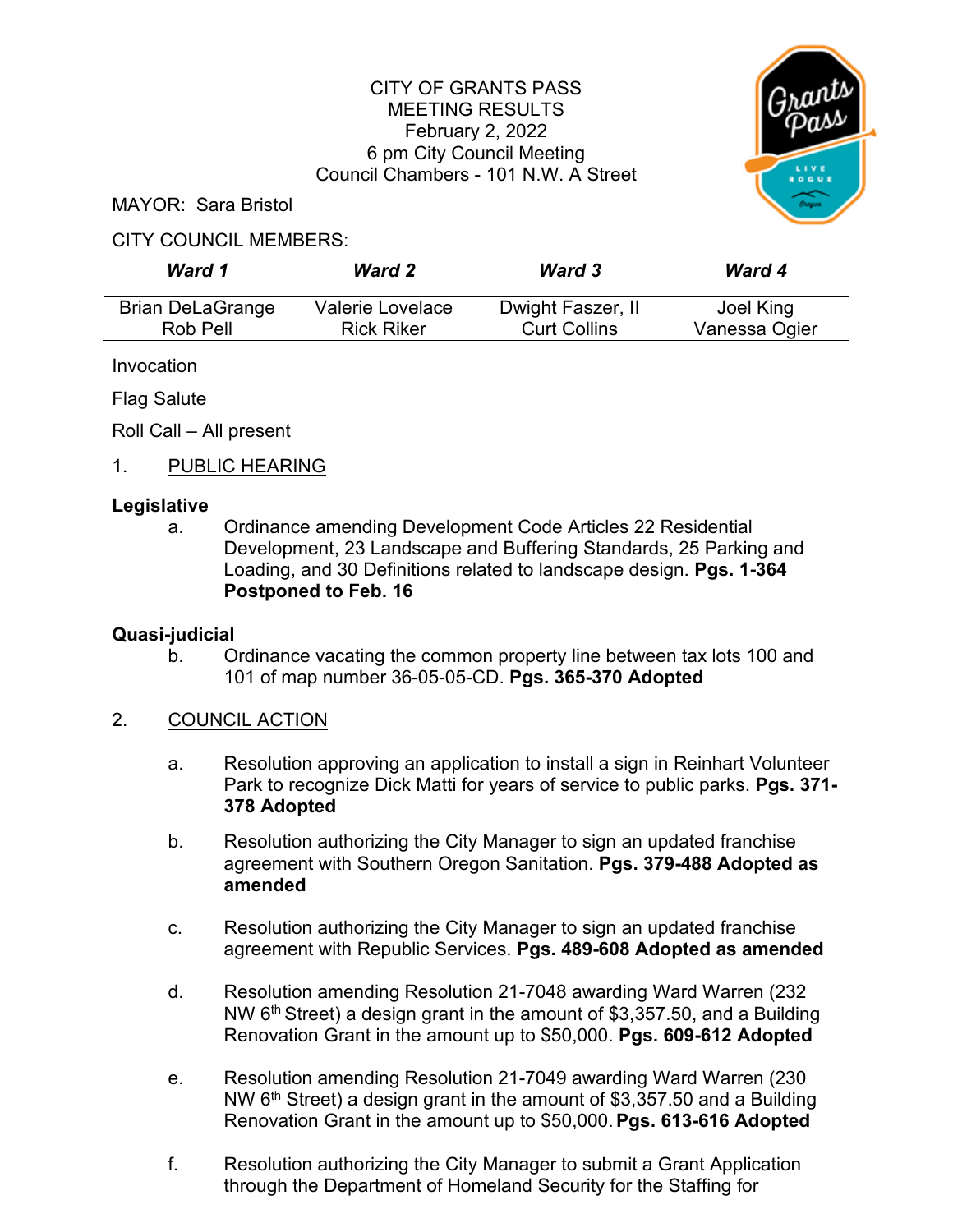Adequate Fire and Emergency Response (SAFER) Grant Program. **Pgs. 617-620 Adopted**

g. City Attorney evaluation process. **Reviewed**

### 3. APPOINTMENTS

- a. Motion appointing one member to the Committee on Public Art. **Pgs. 621- 626 Larry Evans**
- b. Motion appointing one member to the Historical Buildings and Sites Commission. **Pgs. 627-638 Cynthia Charat**
- c. Motion appointing one member to the Collaborative Economic Development Committee. **Pgs. 639-644 Grant Stutzman**
- d. Motion appointing two members to the Budget Committee. **Pgs. 645-662 Josh Balloch and Tammie Schmidt-Kirk**
- e. Motion appointing ten members to the Sustainability and Energy Action Taskforce. **Pgs. 663-730 Robert Allen, Tom Bradbeer, Ethan Nelson, David Bartlett, Arlo Todd, Matthew Rosen and Jan O'Hara.**
- 4. PUBLIC COMMENT This is an opportunity for the public to address the City Council on items not related to a public hearing or Council action item for the Council. The intent is to provide information that is pertinent to the City's jurisdiction. Each speaker will be given three minutes to address the Council as one body, not to individuals. At the conclusion of public comment, Council will have an opportunity to respond. This meeting will proceed in an effective and courteous manner. Citizens and Council members will be allowed to state their positions in an atmosphere free from slander, threats, or other personal attacks. Signs or placards, outbursts of applause, campaigning for public office, or other disruptive behavior will not be tolerated. If you have a question regarding any government provided service or a current City policy, please contact the City Manager's office in an attempt to resolve the matter.
	- a. Opportunity to review public comment
	- b. Review emails
- 5. CONSENT AGENDA (Items included are of such routine nature or without controversy so that they may be approved with a single action). *\*Indicates short Staff presentation and Council comment.*
	- a. Resolution authorizing the City Manager to adjust the salary schedule in years two and three of the International Association of Firefighters (IAFF) Local 3564 collective bargaining agreement. **Pgs. 731-736 Adopted**
	- b. Resolution authorizing the City Manager to amend Local Agency Agreement No. 28945 with ODOT for Allen Creek Road Improvements. **Pgs. 737-746 Adopted**
	- c. Resolution establishing the interest rate to be applied during calendar year 2022 to Deferred Development Agreement monies on deposit. **Pgs. 747- 750 Adopted**
	- d. \* Resolution consenting to the appointment of Augustus Ogu as City Attorney. **Pgs. 751-752 Adopted**